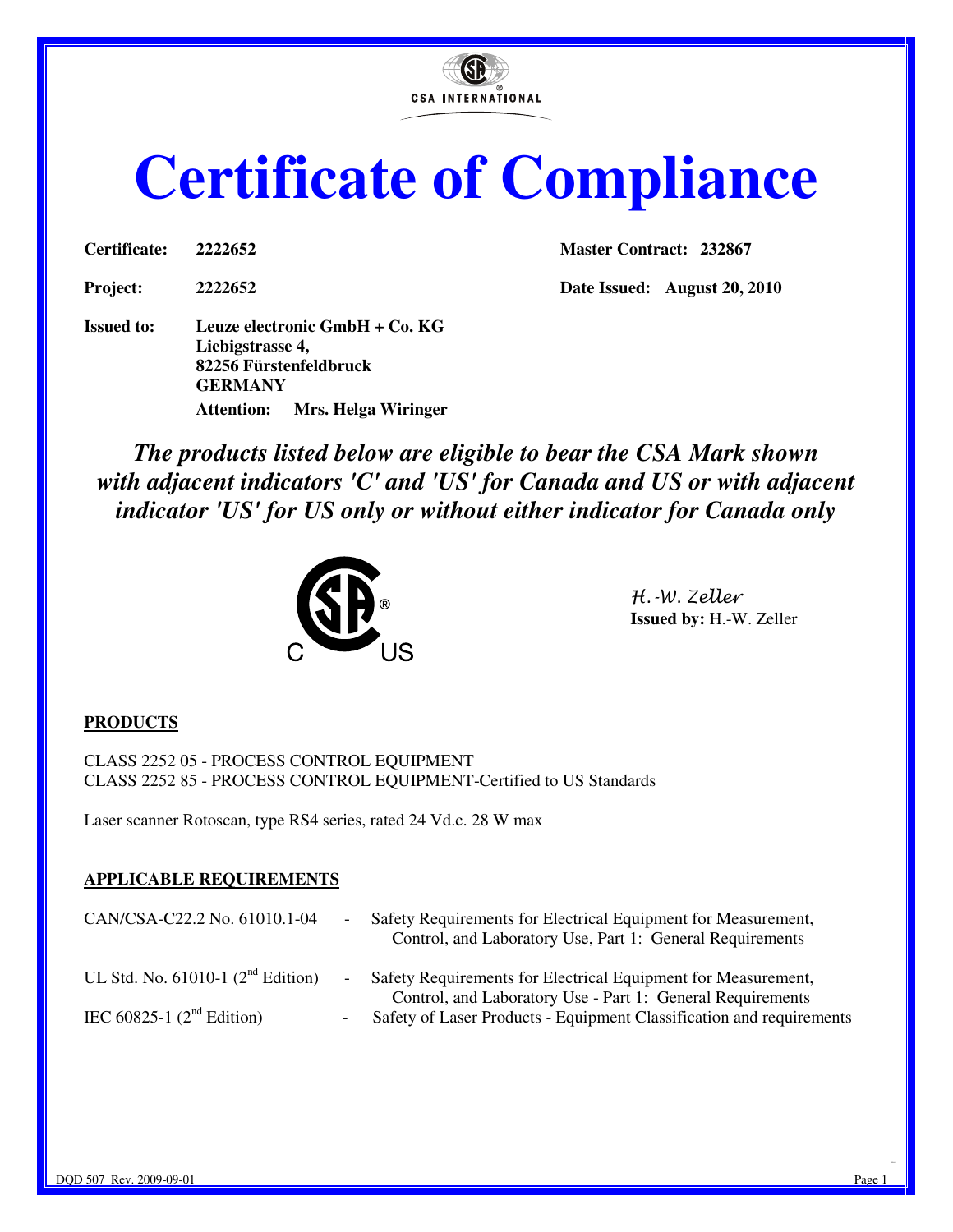#### **CONDITIONS OF ACCEPTABILITY:**

- The unit is rated for an ambient temperature of 50 °C.
- The unit shall be supplied from limited-energy circuits."
- The unit shall be supplied from a 24VDC source with reinforced isolation to mains.

#### **MARKINGS**

Submittor's name, tradename or file number, type designation, ratings

Additional marking: "Laser Class 1", "Complies with IEC 60825-1:2001, 21 CFR 1040.10 and 1040.11 except for deviations pursuant to laser Notice No. 50 dated July 26, 2001".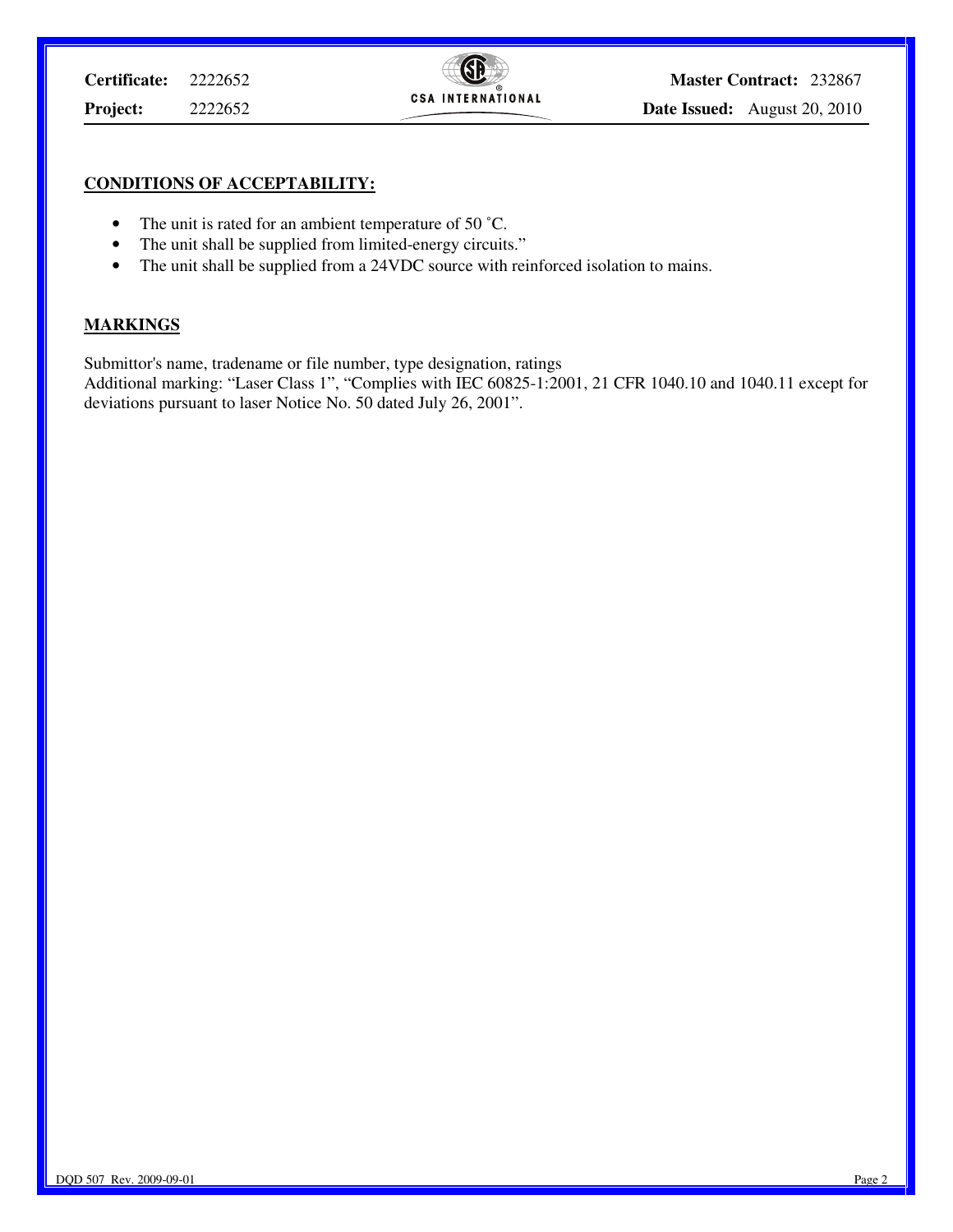

## *Supplement to Certificate of Compliance*

**Certificate:** 2222652 **Master Contract:** 232867

*The products listed, including the latest revision described below, are eligible to be marked in accordance with the referenced Certificate.* 

### **Product Certification History**

| <b>Project</b> | Date            | <b>Description</b>                                                |
|----------------|-----------------|-------------------------------------------------------------------|
| 2222652        | August 20, 2010 | Original Certification of Laser scanner Rotoscan, type RS4 series |